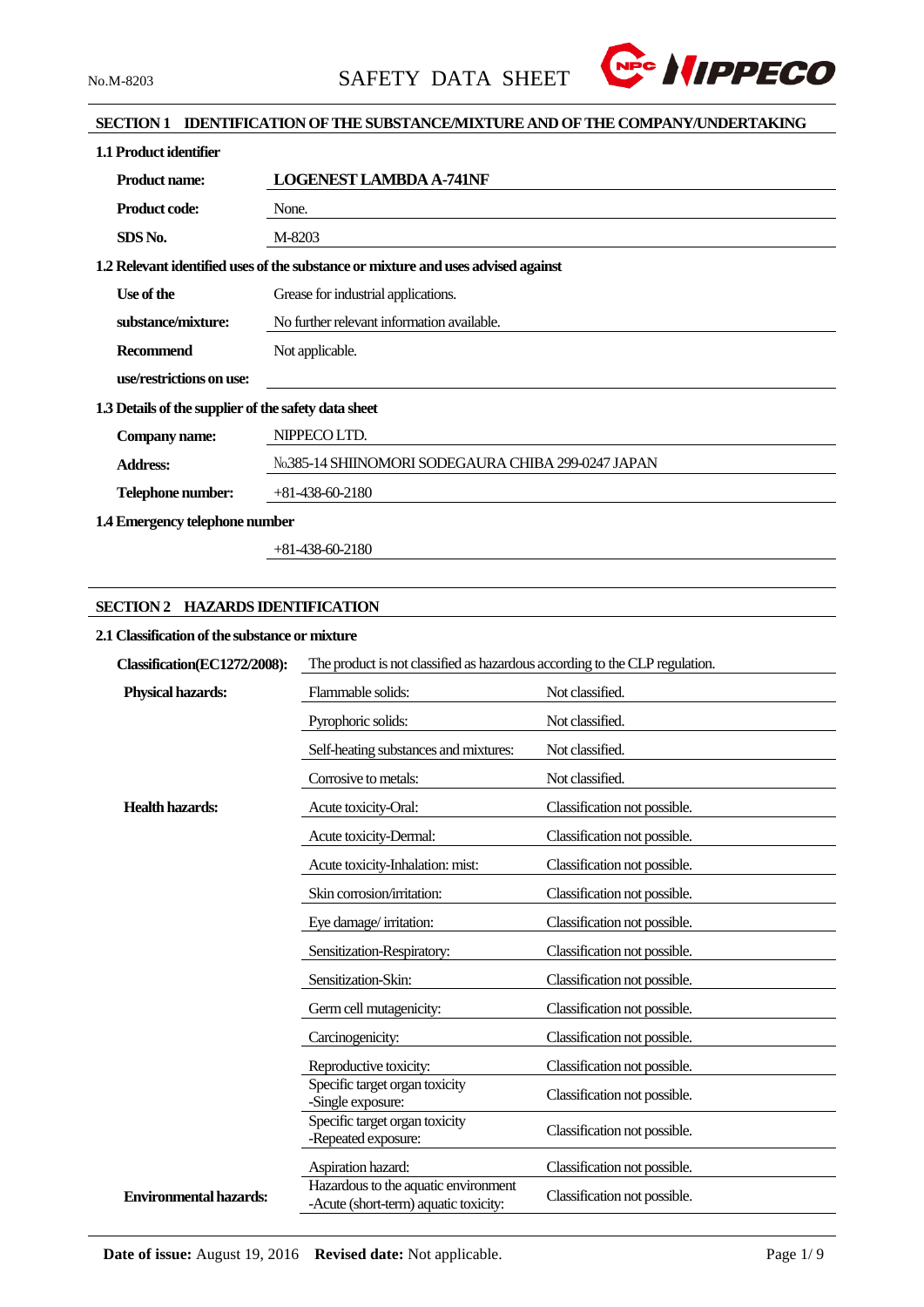

|                                            | Hazardous to the aquatic environment<br>Classification not possible.<br>-Chronic (long term) aquatic toxicity: |  |  |  |  |
|--------------------------------------------|----------------------------------------------------------------------------------------------------------------|--|--|--|--|
|                                            | The hazards without the above mention are "Not applicable" or "Classification not possible".                   |  |  |  |  |
| Classification(OSHA HCS 29 CFR 1910.1200): |                                                                                                                |  |  |  |  |
|                                            | The product is not classified as hazardous according to OSHA GHS regulations within the                        |  |  |  |  |
|                                            | <b>United States.</b>                                                                                          |  |  |  |  |
| 2.2 Label elements                         |                                                                                                                |  |  |  |  |
| Hazard pictogram(s):                       | No pictogram.                                                                                                  |  |  |  |  |
| Signal word:                               | No signal word.                                                                                                |  |  |  |  |
| Hazard statement(s):                       | No hazard statement.                                                                                           |  |  |  |  |
| Precautionary statement(s):                |                                                                                                                |  |  |  |  |
| <b>Prevention:</b>                         | Not required.                                                                                                  |  |  |  |  |
| <b>Response:</b>                           | Not required.                                                                                                  |  |  |  |  |
| Storage:                                   | Not required.                                                                                                  |  |  |  |  |
| Disposal:                                  | Not required.                                                                                                  |  |  |  |  |
| 2.3 Other hazards                          |                                                                                                                |  |  |  |  |
| Other hazards which do                     | Oil mist or vapors from this material at high temperatures(above 260°C) may irritate respiratory               |  |  |  |  |
| not result in classification:              | passages.                                                                                                      |  |  |  |  |
|                                            | Inhalation of decomposition products of this material may cause polymer fume fever, a                          |  |  |  |  |
|                                            | temporary flu-like illness accompanied by fever, chills, and sometimes cough, of                               |  |  |  |  |
|                                            | approximately 24 hours duration.                                                                               |  |  |  |  |
|                                            |                                                                                                                |  |  |  |  |

#### **SECTION 3 COMPOSITION/INFORMATION ON INGREDIENTS**

**Substance/mixture** Mixture

| Ingradient(s):       |              |              |           |              |               |                 |                 |             |
|----------------------|--------------|--------------|-----------|--------------|---------------|-----------------|-----------------|-------------|
| <b>Chemical name</b> | CAS#         | EC#          | Wt%       | EU           | EU            | <b>USA</b>      | ACGIH           | EU          |
| / generic name       |              |              |           | Hazard class | Category code | <b>OSHA PEL</b> | <b>TLV</b>      | <b>ILV</b>  |
| Perfluorinated       | Confidential | Confidential | $60 - 70$ | None         | None          | Not established | Not established | Not         |
| polyethers base oil  |              |              |           |              |               |                 |                 | established |
| Poly tetra fluoro    | Confidential | Confidential | $25 - 35$ | None         | None          | Not established | Not established | Not         |
| ethylene thickener   |              |              |           |              |               |                 |                 | established |
| <b>Additives</b>     | Confidential | Confidential | $\leq$ 5  | None         | None          | Not established | Not established | Not         |
|                      |              |              |           |              |               |                 |                 | established |

# **Carcinogen:**

|                                                                                                                           | <b>Chemical name:</b> None. <b>CAS#</b> : | Reference: |  |
|---------------------------------------------------------------------------------------------------------------------------|-------------------------------------------|------------|--|
| No component of this product is listed as a human carcinogen or a potential carcinogen in IARC Monographs, U.S. NTP, OSHA |                                           |            |  |
| regulation, and Annex VI of Regulation (EC) 1272/2008.                                                                    |                                           |            |  |
| <b>PBT</b> substance and vPvB substance:                                                                                  |                                           |            |  |
|                                                                                                                           | <b>Chemical name:</b> None. <b>CAS#:</b>  | Category:  |  |

No component of this product is a PBT or vPvB substance under Regulation (EC)1907/2006.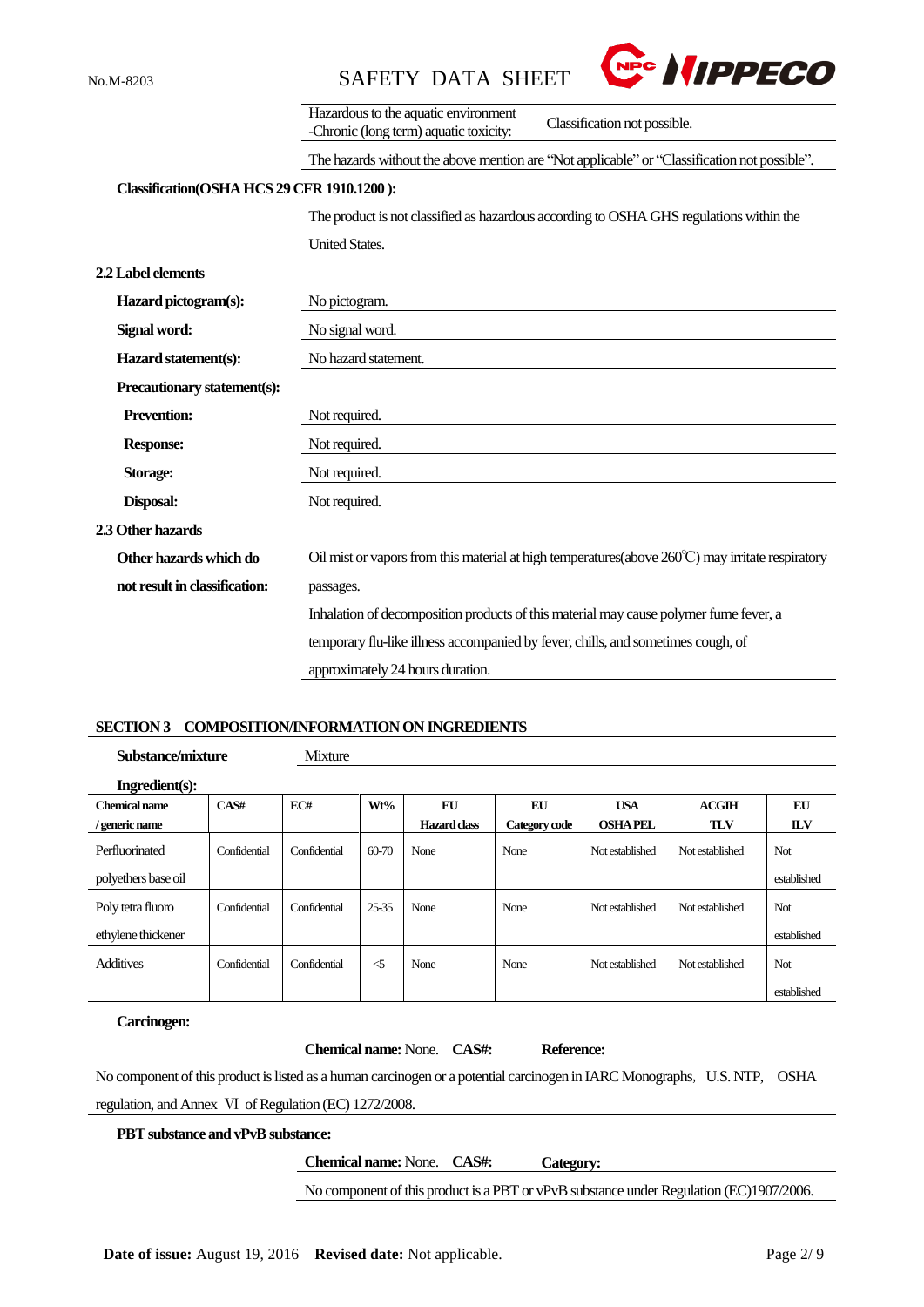

A statement that the specific chemical identity(ies) and/or exact percentage(s) of composition has been withheld as a trade secret.

# **SECTION 4 FIRST AID MEASURES 4.1 Description of first aid measures Inhalation:** Remove exposed person to fresh air if adverse effects are observed. **Skin:** Wash with soap and water. Get medical attention if irritation develops. **Eye:** Flush immediately with water for at least 15 minutes. Get immediate medical attention. **Ingestion:** Do not make person vomit unless directed to do so by medical personnel. **Protection of first-aiders:** No action shall be taken involving any personal risk or without suitable training. **4.2Most important symptoms and effects, both acute and delayed** See SECTION 11 for more detailed information on health effects and symptoms. **4.3 Indication of any immediate medical attention and special treatment needed Notes to physician:** Treatment should in general be symptomatic and directed to relieving any effects.

#### **SECTION 5 FIRE FIGHTING MEASURES**

| 5.1 Extinguishing media                                   |                                                                                                    |
|-----------------------------------------------------------|----------------------------------------------------------------------------------------------------|
| Suitable extinguishing media:                             | Use water fog, foam, dry chemical or carbon dioxide to extinguish flames.                          |
| <b>Unsuitable extinguishing</b>                           | DO NOT use forcible water. See SECTION 11 for more detailed information on health effects          |
| media:                                                    | and symptoms.                                                                                      |
| 5.2 Special hazards arising from the substance or mixture |                                                                                                    |
| Hazards from the substance                                | In a fire or if heated, a pressure increase will occur and the container may burst.                |
| or mixture:                                               | Formation of toxic gases is possible during heating or in case of fire.                            |
| <b>Hazardous</b> combustion                               | Combustion products may include the following:                                                     |
| products:                                                 | Carbon oxides $(CO, CO2)$ , HF, $COF2$ .                                                           |
|                                                           | Decomposition at flame temperatures may form toxic fluorine compounds. Avoid breathing             |
|                                                           | decomposition products.                                                                            |
| 5.3 Advice for firefighters                               |                                                                                                    |
| <b>Special precautions for</b>                            | Promptly isolate the scene by removing all persons from the vicinity of the incident if there is a |
| fire-fighters:                                            | fire. No action shall be taken involving any personal risk or without suitable training.           |
| Special protective equipment                              | Fire-fighters should wear appropriate protective equipment and self-contained breathing            |
| for fire-fighters:                                        | apparatus with a full face-piece operated in positive pressure mode.                               |

#### **SECTION 6 ACCIDENTAL RELEASE MEASURES**

# **6.1Personal precautions, protective equipment and emergency procedures For non-emergency personnel:** Eliminate all ignition sources. Evacuate surrounding areas.  **For emergency responders:** Particular danger of slipping on leaked/spilled product. **6.2 Environmental precautions**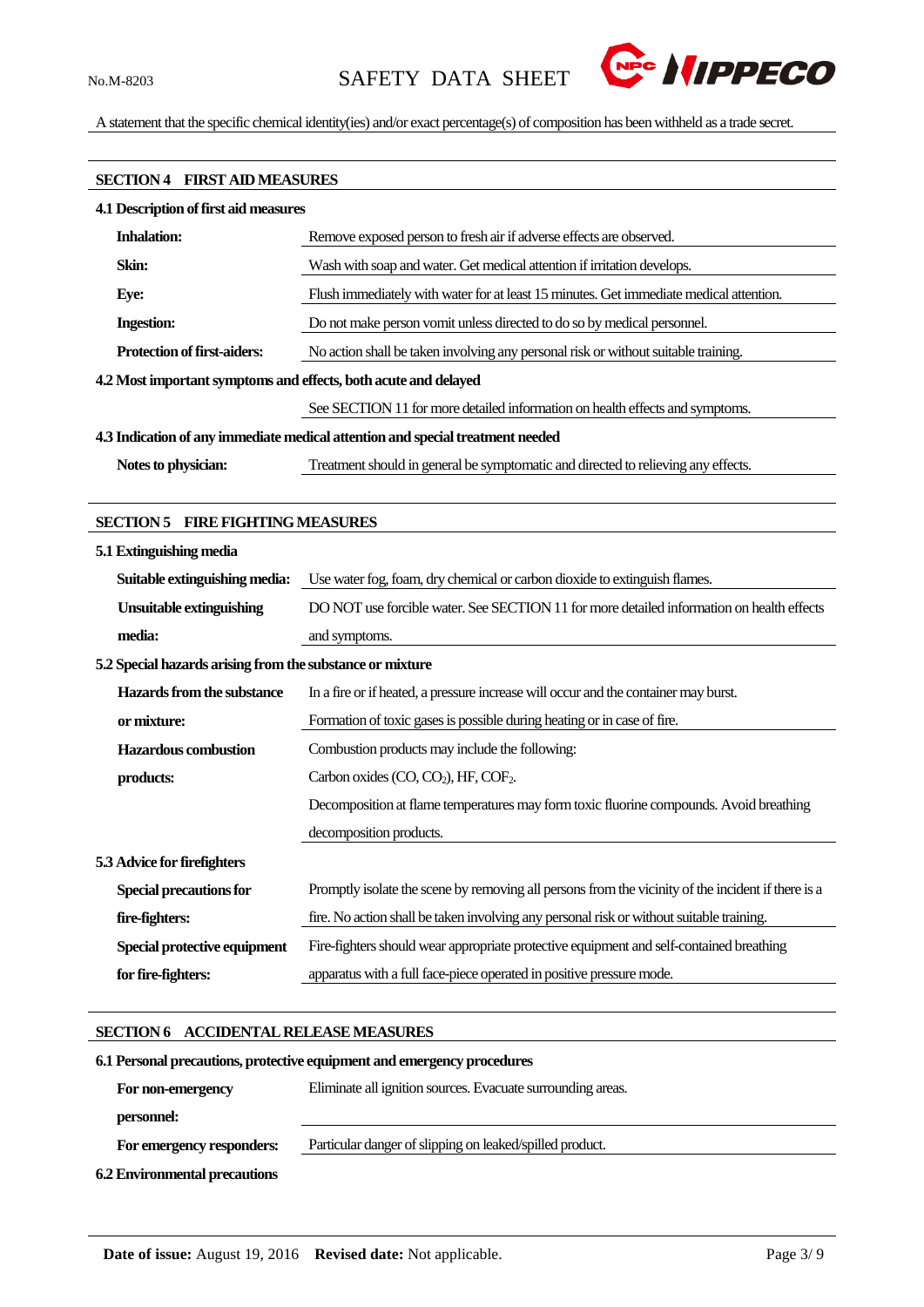

Should be prevented from contaminating soil or from entering sewage and drainage systems

and bodies of water.

| 6.3 Methods and material for containment and cleaning up |                                                                                                    |  |  |  |  |
|----------------------------------------------------------|----------------------------------------------------------------------------------------------------|--|--|--|--|
| Small spill:                                             | Move containers from spill area. Absorb with an inert material and place in an appropriate         |  |  |  |  |
|                                                          | waste disposal container. Dispose of via a licensed waste disposal contractor.                     |  |  |  |  |
| Large spill:                                             | Move containers from spill area. Prevent entry into sewers, water courses, basements or            |  |  |  |  |
|                                                          | confined areas. Contain and collect spillage with non-combustible, absorbent material e.g. sand,   |  |  |  |  |
|                                                          | earth, vermiculite or diatomaceous earth and place in container for disposal according to local    |  |  |  |  |
|                                                          | regulations. Suction or scoop the spill into appropriate disposal or recycling vessels, then cover |  |  |  |  |
|                                                          | spill area with oil absorbent. Dispose of via a licensed waste disposal contractor.                |  |  |  |  |
| <b>6.4 Reference to other sections</b>                   |                                                                                                    |  |  |  |  |
|                                                          | See SECTION 7 for information on safe handling.                                                    |  |  |  |  |
|                                                          | See SECTION 8 for information on personal protection equipment.                                    |  |  |  |  |
|                                                          | See SECTION 13 for disposal information.                                                           |  |  |  |  |

#### **SECTION 7 HANDLING AND STORAGE**

| 7.1 Precautions for safe handling                                |                                                                                                 |
|------------------------------------------------------------------|-------------------------------------------------------------------------------------------------|
| <b>Protective measures:</b>                                      | Put on appropriate personal protective equipment (see SECTION8).                                |
| Advice on general                                                | Workers should wash hands and face before eating, drinking and smoking.<br>Avoid contact        |
| occupational hygiene:                                            | with eyes, skin and clothing. Avoid breathing vapor or mist. Keep in the original container or  |
|                                                                  | an approved alternative made from a compatible material, kept tightly closed when not in use.   |
|                                                                  | Empty containers retain product residue and can be hazardous. Do not reuse container.           |
| 7.2 Conditions for safe storage, including any incompatibilities |                                                                                                 |
|                                                                  | Store in accordance with local regulations. Store in a dry, cool and well-ventilated area, away |
|                                                                  | from incompatible materials (see SECTION 10). Keep away from heat and direct sunlight.          |
|                                                                  | Keep container tightly closed and sealed until ready for use. Containers that have been opened  |
|                                                                  | must be carefully resealed and kept upright to prevent leakage. Store and use only in           |
|                                                                  | equipment/containers designed for use with this product. Do not store in unlabeled containers.  |
| Not suitable:                                                    | Prolonged exposure to elevated temperature.                                                     |
| 7.3 Specific end use(s)                                          |                                                                                                 |
|                                                                  | No further relevant information available.                                                      |

#### **SECTION 8 EXPOSURE CONTROLS / PERSONAL PROTECTION**

#### **8.1 Control parameters**

No exposure limit value known on the product itself. OHSA PEL: Not established ACGIH TLV: Not established NIOSH REL: Not established EU ILV: Not established

#### **8.2 Exposure controls**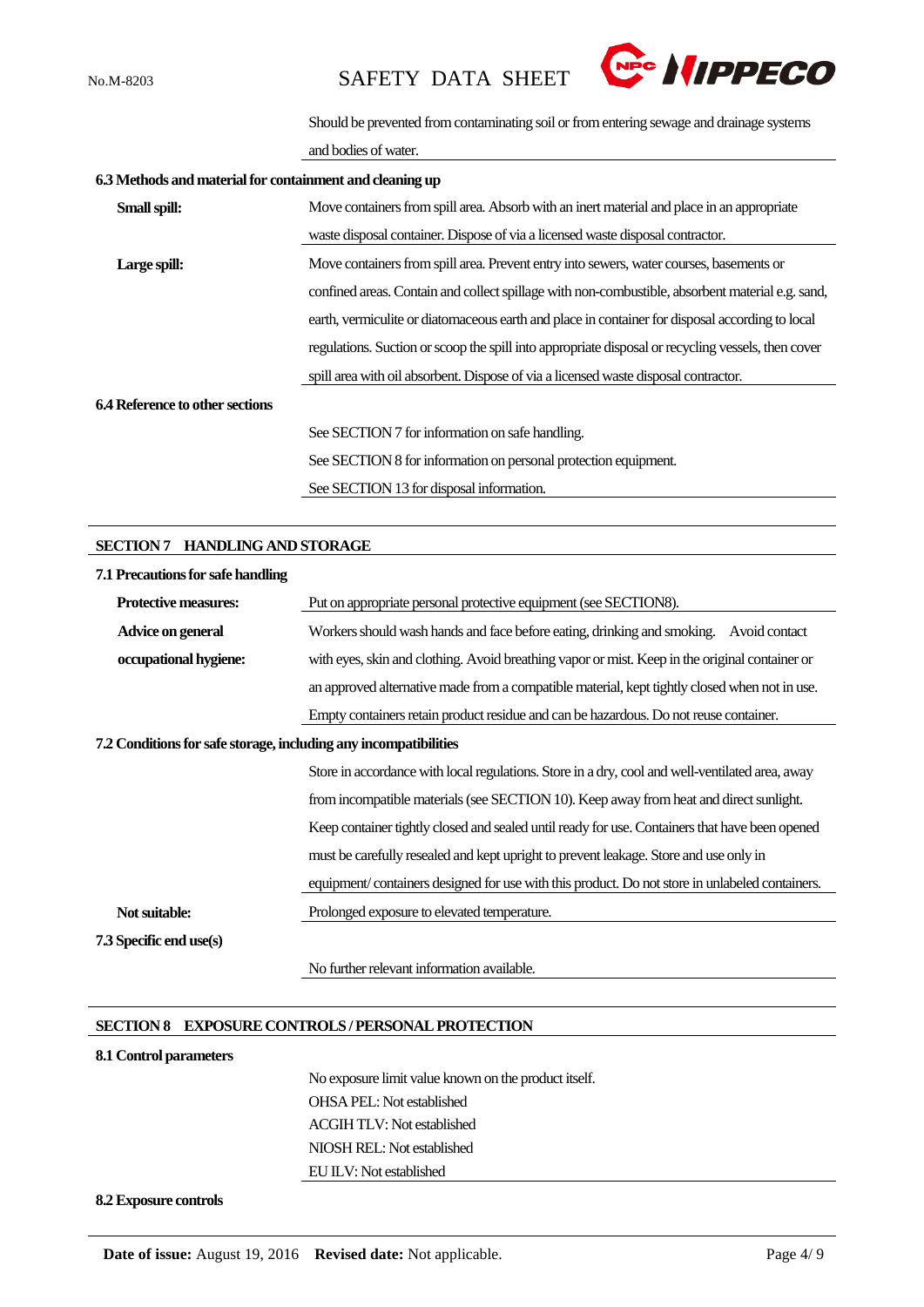

| Appropriate engineering<br>controls:                                  | When mist is generated, the limited part should be ventilated.<br>A washing facility/water for eye and skin cleaning purposes should be present. |                 |                                   |                                                                                                                                                                                                         |
|-----------------------------------------------------------------------|--------------------------------------------------------------------------------------------------------------------------------------------------|-----------------|-----------------------------------|---------------------------------------------------------------------------------------------------------------------------------------------------------------------------------------------------------|
| Individual protection measures, such as personal protective equipment |                                                                                                                                                  |                 |                                   |                                                                                                                                                                                                         |
| <b>Eye/face protection:</b>                                           | ⊠                                                                                                                                                | <b>Required</b> | $\Box$ Not required               | Wear safety glasses with side shields.                                                                                                                                                                  |
| Skin(hand/other) protection:                                          | ⊠                                                                                                                                                | Required        | $\Box$ Not required               | To prevent contact, wear impervious clothing                                                                                                                                                            |
|                                                                       |                                                                                                                                                  |                 |                                   | such as gloves, apron.                                                                                                                                                                                  |
| <b>Respiratory protection:</b>                                        |                                                                                                                                                  | <b>Required</b> | $\boxtimes$ Not required          | No special respiratory protection equipment is<br>required under normal conditions of use with<br>adequate ventilation.<br>In case of insufficient ventilation, wear suitable<br>respiratory equipment. |
| <b>Thermal hazards:</b>                                               |                                                                                                                                                  | <b>Required</b> | $\boxtimes$ Not required          | Not normally required.                                                                                                                                                                                  |
| <b>Environmental exposure</b><br>controls:                            |                                                                                                                                                  |                 | Avoid release to the environment. |                                                                                                                                                                                                         |

#### **SECTION 9 PHYSICAL AND CHEMICAL PROPERTIES**

#### **9.1 Information on basic physical and chemical properties**

| Appearance:                        | Smooth, milky-white, semi-solid. |
|------------------------------------|----------------------------------|
| Odor:                              | Odorless.                        |
| Odor threshold:                    | Not determined.                  |
| pH:                                | Not determined.                  |
| <b>Melting point/freezing</b>      | Not determined.                  |
| point(°C):                         |                                  |
| <b>Initial boiling point and</b>   | Undetermined.                    |
| boiling range (°C):                |                                  |
| Flash point(°C):                   | Not applicable.                  |
| <b>Evaporation rate:</b>           | Not determined.                  |
| <b>Upper/lower flammability or</b> | Not determined.                  |
| explosive limits:                  |                                  |
| Vapor pressure:                    | Not determined.                  |
| <b>Relative density:</b>           | Not determined.                  |
| Density/specific gravity:          | Ca. $1.9(25^{\circ}\text{C})$    |
| Solubility(ies):                   | Negligible (in water).           |
| Partition coefficient: n-          | Not determined.                  |
| octanol/water:                     |                                  |
| Auto-ignition                      | Not determined.                  |
| temperature(°C):                   |                                  |
| <b>Decomposition</b>               | Not determined.                  |
| temperature(°C):                   |                                  |
| Viscosity (m Pa s):                | Not determined.                  |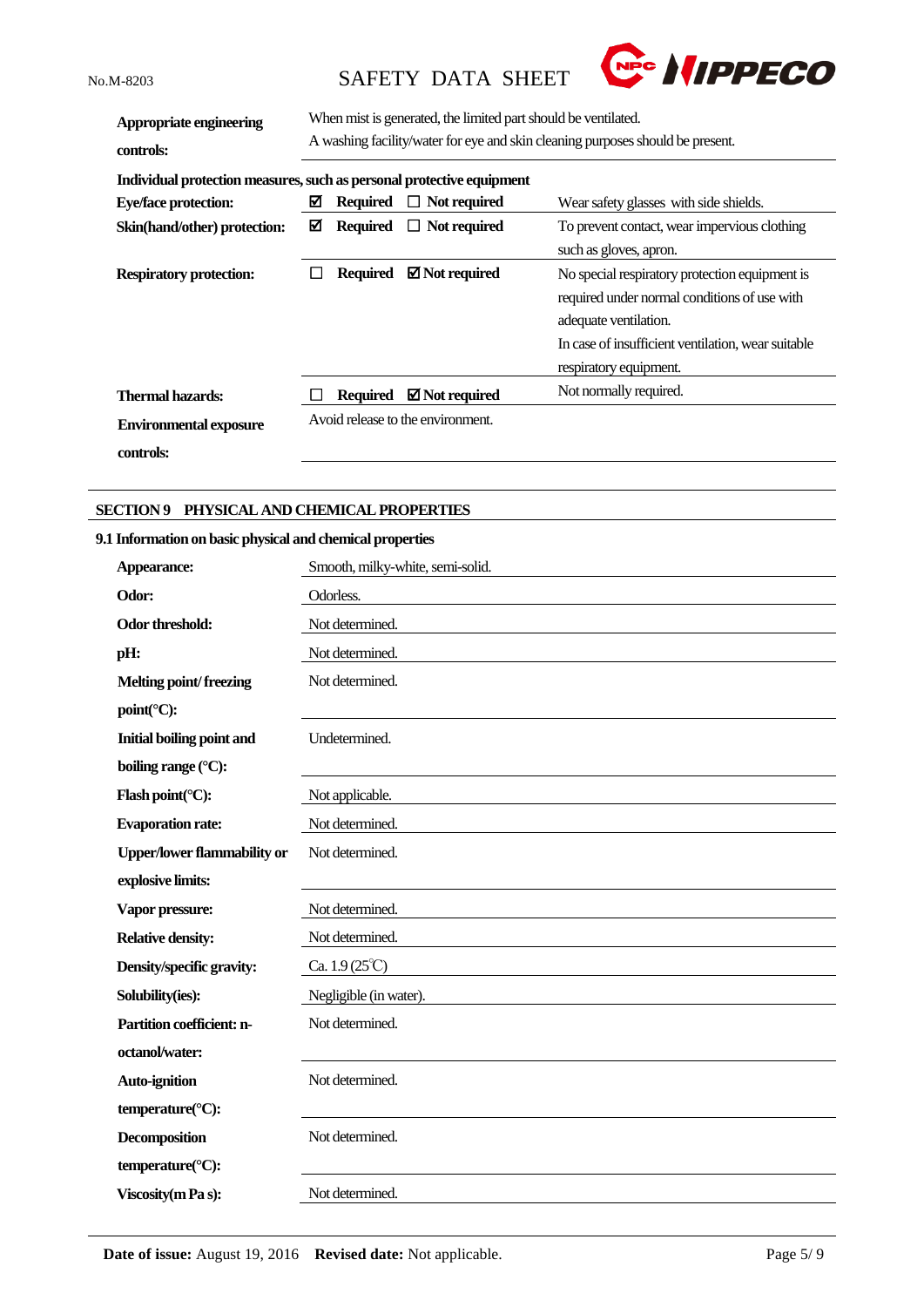

**Explosive properties:** Not determined.

**Oxidizing properties:** Not determined.

**9.2 Other information** .

No further relevant information available.

| SECTION 10 STABILITY AND REACTIVITY                                      |                                                                                           |
|--------------------------------------------------------------------------|-------------------------------------------------------------------------------------------|
| 10.1 Reactivity                                                          | No specific test data available for this product.                                         |
| 10.2 Chemical stability                                                  | $\boxtimes$ Stable $\Box$ Unstable                                                        |
| 10.3 Possibility of hazardous reactions                                  |                                                                                           |
|                                                                          | May Occur $\boxtimes$ Will not occur                                                      |
| 10.4 Conditions to avoid                                                 | Heat, sparks, flames, and other ignition sources.                                         |
| 10.5 Incompatible materials                                              | Acids. Oxidizing agents such as $H_2O_2$ , permanganates and perchlorates.                |
|                                                                          | Halogens and halogenated compounds.                                                       |
| 10.6 Hazardous decomposition products                                    |                                                                                           |
|                                                                          | Carbon oxides (CO, CO <sub>2</sub> ), HF,COF <sub>2</sub>                                 |
|                                                                          | Decomposition at flame temperatures may form toxic fluorine compounds.                    |
|                                                                          |                                                                                           |
| <b>SECTION 11</b>                                                        | <b>TOXICOLOGICAL INFORMATION</b>                                                          |
| 11.1 Information on toxicological effects                                |                                                                                           |
| Likely routes of exposure:                                               | Eye contact, skin, ingestion.                                                             |
|                                                                          | Symptoms related to the physical, chemical, and toxicological characteristics:            |
|                                                                          | See SECTION 4 for skin contact, eye contact, and ingestion.                               |
|                                                                          | Delayed and immediate effects and also chronic effects from short and long term exposure: |
|                                                                          | Not applicable.                                                                           |
| Numerous measures of toxicity:                                           |                                                                                           |
|                                                                          | Not applicable.                                                                           |
| <b>Acute toxicity:</b>                                                   | Oral: No data available.                                                                  |
|                                                                          | Dermal: No data available.                                                                |
|                                                                          | Inhalation (vapor): No data available.                                                    |
|                                                                          | Inhalation (mist): No data available.                                                     |
| Skin corrosion/irritation:                                               | No known significant effects or critical hazards.                                         |
| Serious eye damage/irritation:                                           | No known significant effects or critical hazards.                                         |
| <b>Sensitization-Respiratory:</b>                                        | No known significant effects or critical hazards.                                         |
| Sensitization-Skin:                                                      | No known significant effects or critical hazards.                                         |
| Germ cell mutagenicity:                                                  | No known significant effects or critical hazards.                                         |
| <b>Carcinogenicity:</b>                                                  | Base oil, Thickener, Additives: Not listed by IARC, OSHA, NTP, EU and ACGIH.              |
| <b>Toxic to reproduction:</b>                                            | No known significant effects or critical hazards.                                         |
| Specific target organ systemic<br>toxicity following single<br>exposure: | No known significant effects or critical hazards.                                         |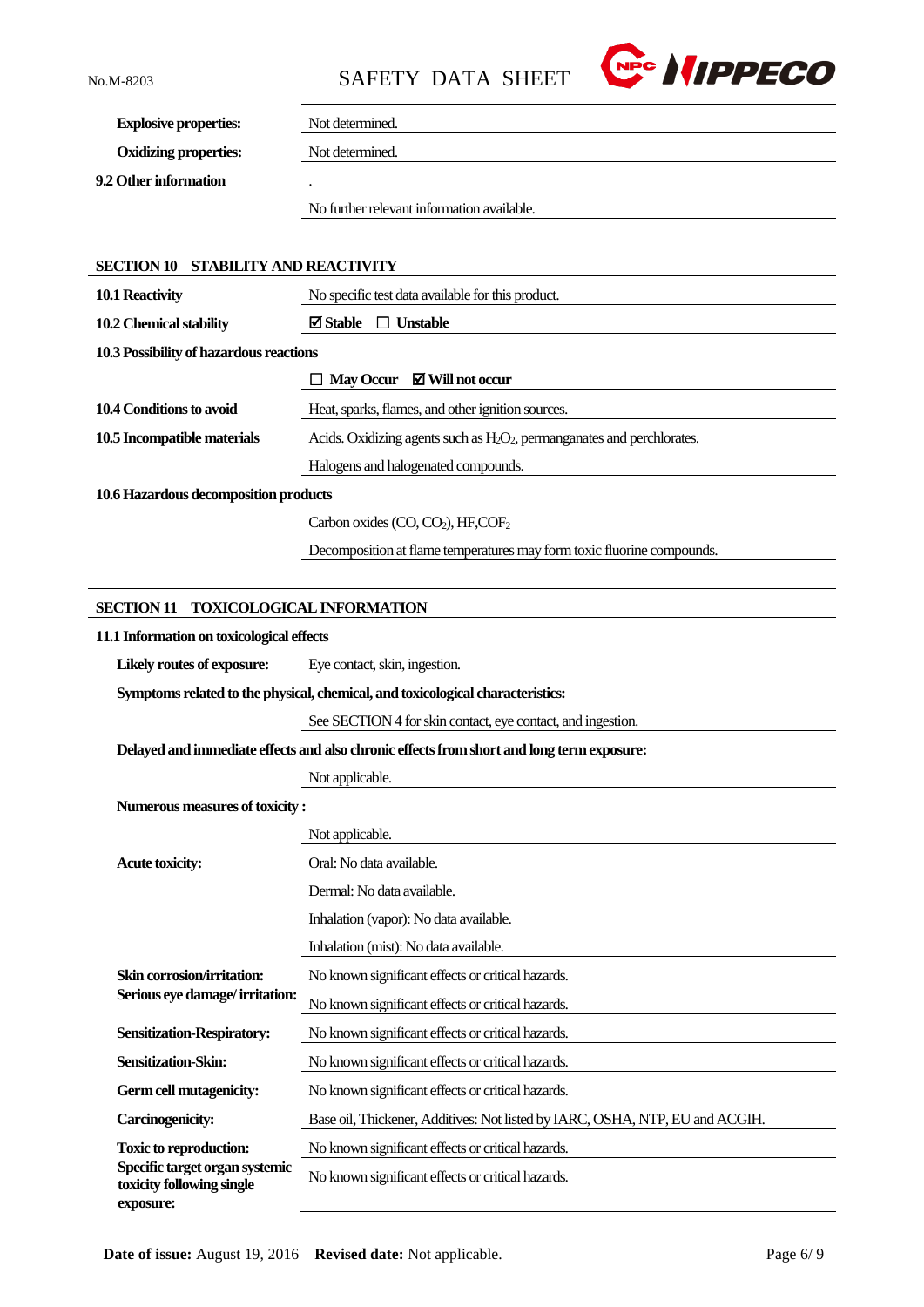

| Specific target organ systemic<br>toxicity following repeated<br>exposure: | No known significant effects or critical hazards. |
|----------------------------------------------------------------------------|---------------------------------------------------|
| <b>Aspiration hazard:</b>                                                  | No known significant effects or critical hazards. |
| <b>Other information:</b>                                                  | No further relevant information available.        |
|                                                                            |                                                   |

# **SECTION 12 ECOLOGICAL INFORMATION**

| 12.1 Toxicity                           |                                                   |
|-----------------------------------------|---------------------------------------------------|
| <b>Aquatic:</b>                         | No further relevant information available.        |
| <b>Terrestrial:</b>                     | No further relevant information available.        |
| 12.2 Persistence and degradability      |                                                   |
|                                         | No specific test data available for this product. |
| 12.3 Bioaccumulative potential          | No further relevant information available.        |
| 12.4 Mobility in soil                   | No further relevant information available.        |
| 12.5 Results of PBT and vPvB assessment |                                                   |
|                                         | Not applicable.                                   |
| 12.6 Other adverse effects              | No additional information available.              |

#### **SECTION 13 DISPOSAL CONSIDERATIONS**

#### **13.1Waste treatment methods**

| <b>Product and packaging:</b> | Place contaminated materials in disposable containers and dispose of in a manner consistent |
|-------------------------------|---------------------------------------------------------------------------------------------|
|                               | with applicable regulations. Contact local environmental or health authorities for approved |
|                               | disposal of this material.                                                                  |

| <b>SECTION 14 TRANSPORT INFORMATION</b> |                                                                               |
|-----------------------------------------|-------------------------------------------------------------------------------|
| 14.1 UN number                          | Not regulated.                                                                |
| 14.2 UN proper shipping name            | Not regulated.                                                                |
| 14.3 Transport hazard class(es)         | Not regulated.                                                                |
| 14.4 Packing group                      | Not regulated.                                                                |
| 14.5 Environmental hazards              |                                                                               |
| <b>Marine pollutant:</b>                | $\Box$ Yes Chemical name (wt%)                                                |
|                                         | ⊠No                                                                           |
| 14.6 Special precautions for user       | Not applicable.                                                               |
|                                         | 14.7 Transport in bulk according to Annex II of MARPOL 73/78 and the IBC Code |

Not applicable.

#### **SECTION 15 REGULATORY INFORMATION**

**15.1 Safety, health and environmental regulations/legislation specific for the substance or mixture**

**EU information**

**(EC)1907/2006** Not regulated.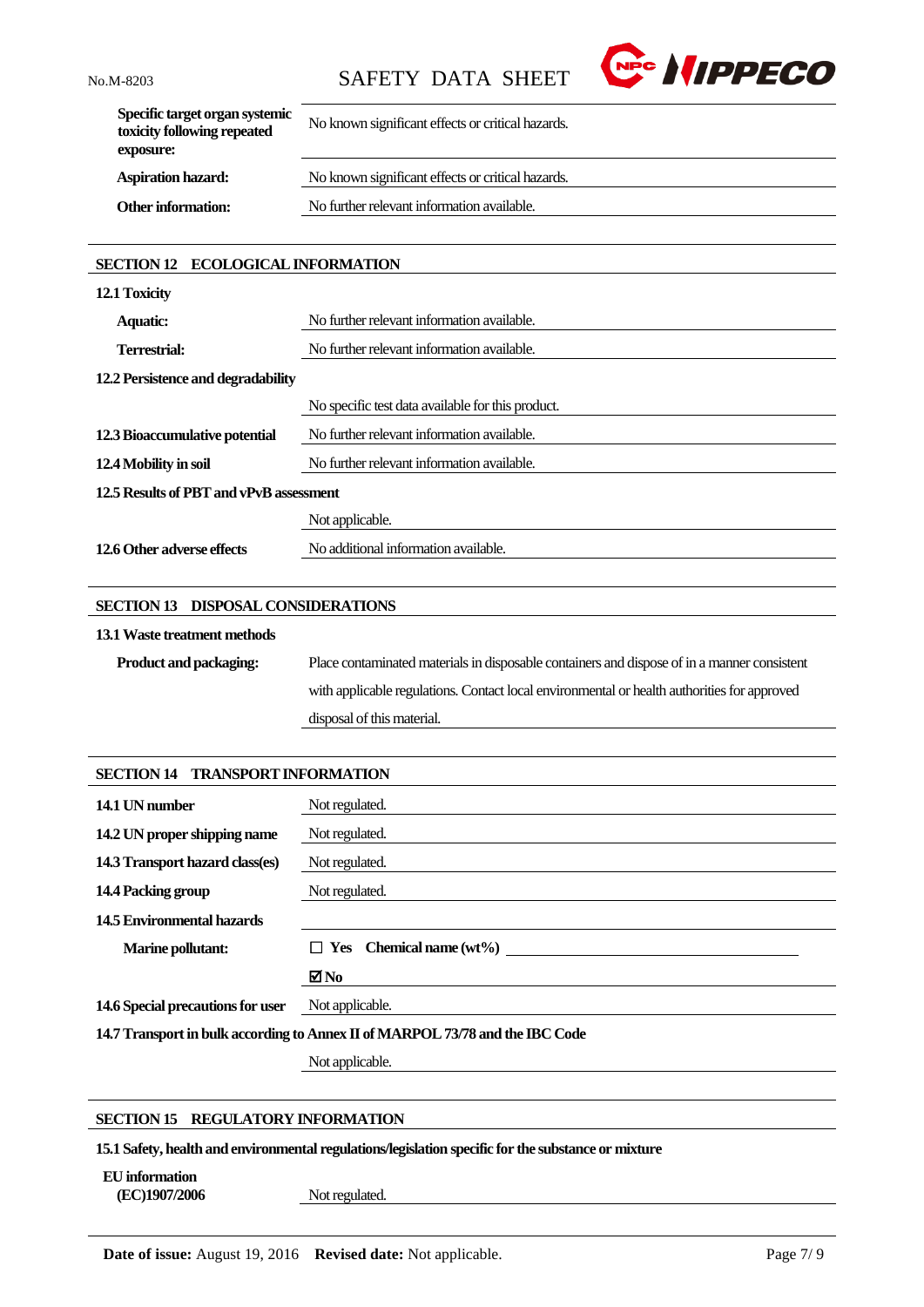

| (EC)1907/2006<br>Title VII:<br>Not regulated.<br>Not regulated.<br>(EC)1005/2009:<br>Not regulated.<br>(EC)805/2004:<br>(EU)649/2012:<br>Not regulated.<br>No further relevant information available.<br>Others:<br><b>USA</b> information<br><b>TSCA</b> (Toxic substances control act)<br>Not regulated. All ingredients are listed.<br>Information on the label under OSHA HCS<br>Signal word:<br>Not required.<br>Hazard statement(s):<br>Not required.<br>Pictogram(s):<br>Not required.<br>Precautionary statement(s):<br>Not required.<br><b>Unclassified hazards</b><br>Not applicable.<br>(HNOC):<br>Percentage of ingredient(s)<br>Not applicable.<br>with unknown toxicity:<br>SARA Title III § 313<br><b>Chemical name: None.</b><br>$Wt\%$ :<br><b>California Proposition 65</b><br><b>Chemical name:</b> None.<br>Wt%:<br>No further relevant information available.<br><b>Others</b><br>This product contains substances for which Chemical Safety Assessments are still required. | Title VII:                      |  |
|---------------------------------------------------------------------------------------------------------------------------------------------------------------------------------------------------------------------------------------------------------------------------------------------------------------------------------------------------------------------------------------------------------------------------------------------------------------------------------------------------------------------------------------------------------------------------------------------------------------------------------------------------------------------------------------------------------------------------------------------------------------------------------------------------------------------------------------------------------------------------------------------------------------------------------------------------------------------------------------------------|---------------------------------|--|
|                                                                                                                                                                                                                                                                                                                                                                                                                                                                                                                                                                                                                                                                                                                                                                                                                                                                                                                                                                                                   |                                 |  |
|                                                                                                                                                                                                                                                                                                                                                                                                                                                                                                                                                                                                                                                                                                                                                                                                                                                                                                                                                                                                   |                                 |  |
|                                                                                                                                                                                                                                                                                                                                                                                                                                                                                                                                                                                                                                                                                                                                                                                                                                                                                                                                                                                                   |                                 |  |
|                                                                                                                                                                                                                                                                                                                                                                                                                                                                                                                                                                                                                                                                                                                                                                                                                                                                                                                                                                                                   |                                 |  |
|                                                                                                                                                                                                                                                                                                                                                                                                                                                                                                                                                                                                                                                                                                                                                                                                                                                                                                                                                                                                   |                                 |  |
|                                                                                                                                                                                                                                                                                                                                                                                                                                                                                                                                                                                                                                                                                                                                                                                                                                                                                                                                                                                                   |                                 |  |
|                                                                                                                                                                                                                                                                                                                                                                                                                                                                                                                                                                                                                                                                                                                                                                                                                                                                                                                                                                                                   |                                 |  |
|                                                                                                                                                                                                                                                                                                                                                                                                                                                                                                                                                                                                                                                                                                                                                                                                                                                                                                                                                                                                   |                                 |  |
|                                                                                                                                                                                                                                                                                                                                                                                                                                                                                                                                                                                                                                                                                                                                                                                                                                                                                                                                                                                                   |                                 |  |
|                                                                                                                                                                                                                                                                                                                                                                                                                                                                                                                                                                                                                                                                                                                                                                                                                                                                                                                                                                                                   |                                 |  |
|                                                                                                                                                                                                                                                                                                                                                                                                                                                                                                                                                                                                                                                                                                                                                                                                                                                                                                                                                                                                   |                                 |  |
|                                                                                                                                                                                                                                                                                                                                                                                                                                                                                                                                                                                                                                                                                                                                                                                                                                                                                                                                                                                                   |                                 |  |
|                                                                                                                                                                                                                                                                                                                                                                                                                                                                                                                                                                                                                                                                                                                                                                                                                                                                                                                                                                                                   |                                 |  |
|                                                                                                                                                                                                                                                                                                                                                                                                                                                                                                                                                                                                                                                                                                                                                                                                                                                                                                                                                                                                   |                                 |  |
|                                                                                                                                                                                                                                                                                                                                                                                                                                                                                                                                                                                                                                                                                                                                                                                                                                                                                                                                                                                                   |                                 |  |
|                                                                                                                                                                                                                                                                                                                                                                                                                                                                                                                                                                                                                                                                                                                                                                                                                                                                                                                                                                                                   |                                 |  |
|                                                                                                                                                                                                                                                                                                                                                                                                                                                                                                                                                                                                                                                                                                                                                                                                                                                                                                                                                                                                   |                                 |  |
|                                                                                                                                                                                                                                                                                                                                                                                                                                                                                                                                                                                                                                                                                                                                                                                                                                                                                                                                                                                                   |                                 |  |
|                                                                                                                                                                                                                                                                                                                                                                                                                                                                                                                                                                                                                                                                                                                                                                                                                                                                                                                                                                                                   |                                 |  |
|                                                                                                                                                                                                                                                                                                                                                                                                                                                                                                                                                                                                                                                                                                                                                                                                                                                                                                                                                                                                   |                                 |  |
|                                                                                                                                                                                                                                                                                                                                                                                                                                                                                                                                                                                                                                                                                                                                                                                                                                                                                                                                                                                                   |                                 |  |
|                                                                                                                                                                                                                                                                                                                                                                                                                                                                                                                                                                                                                                                                                                                                                                                                                                                                                                                                                                                                   |                                 |  |
|                                                                                                                                                                                                                                                                                                                                                                                                                                                                                                                                                                                                                                                                                                                                                                                                                                                                                                                                                                                                   |                                 |  |
|                                                                                                                                                                                                                                                                                                                                                                                                                                                                                                                                                                                                                                                                                                                                                                                                                                                                                                                                                                                                   | 15.2 Chemical safety assessment |  |
|                                                                                                                                                                                                                                                                                                                                                                                                                                                                                                                                                                                                                                                                                                                                                                                                                                                                                                                                                                                                   |                                 |  |
|                                                                                                                                                                                                                                                                                                                                                                                                                                                                                                                                                                                                                                                                                                                                                                                                                                                                                                                                                                                                   |                                 |  |

# **SECTION 16 OTHER INFORMATION**

| <b>Other Information</b>                       |                                      |
|------------------------------------------------|--------------------------------------|
|                                                | No additional information available. |
| Date of Issue:                                 | August 19, 2016                      |
| The date of preparation of the Not applicable. |                                      |
| SDS or the last change to it:                  |                                      |
|                                                |                                      |

**Literature reference:**

**- U.S. Department of Labor, 29CFR Part 1910.**

**- U.S. Environmental Protection Agency, 40CFR Part 372.**

**- U.S. Consumer Product Safety Commission, 16CFR Part 1500.**

**- ACGIH, Threshold Limit Values for Chemical Substances and Physical Agents and Biological Exposure Indices.**

**- U.S. Department of Health and Human Services National Toxicology Program, Annual Report on Carcinogens.**